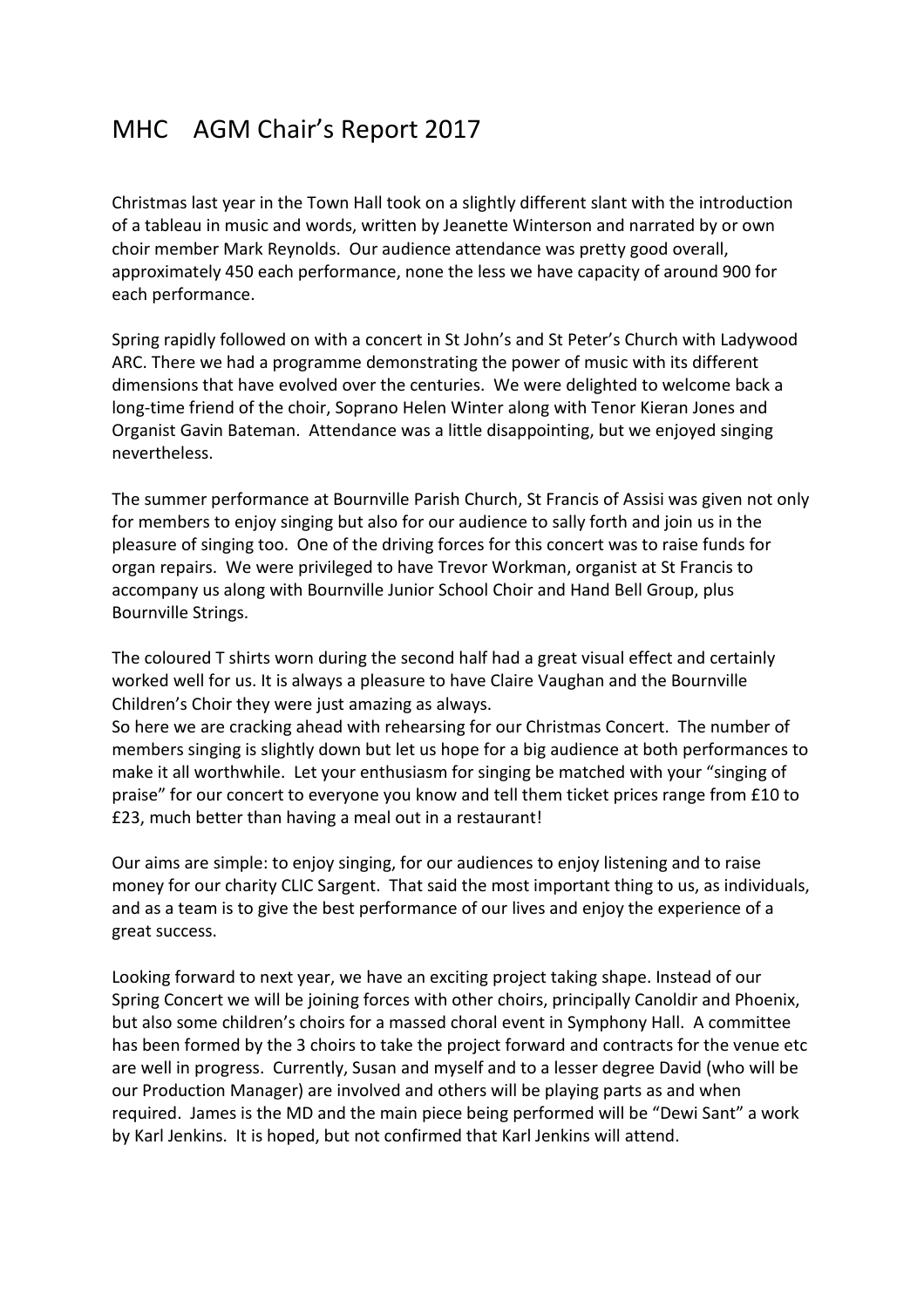So interesting times ahead which I hope will spur you on to stay with us next year and for a new experience of singing in Symphony Hall.

Huge thanks to James for all his help, encouragement and patience in getting us through some amazing concerts and driving us forward to greater things. There has been a lot of concern the beginning of this season, and at a personal level and one that is shared by everyone in the choir, it is so good to have James well down the road to recovery and back with us. We also need to thank Melissa for her amazing piano skills and patience, ploughing through the same bars time after time until we get things right. To the many folk who have contributed to the little jobs that need doing from time to time, whether it is Rob, Mike x 2, Tony for putting chairs out and away, or the lifesaving Tea Ladies who keep us lubricated at rehearsals, I thank you all.

My personal thanks to the members of the committee and to you the choir members.

### **Finance**

This has been a successful year for the choir in terms of Finance as we ended the year with a surplus of £2,515 enabling us to donate £2,500 to CLIC Sargent in September this year. Looking at the figures in more detail, firstly the Christmas Concert 2016 brought in a surplus of £3,434 with total income of £14,962 and cost of £11,529. Within that ticket sales through the choir were £8,371 with another £7,446 at the Town Hall Box Office. However, Town Hall costs were £8,503 to give the net cost owed to the Town Hall.

Spring concert unfortunately showed a deficit of £1,507 as we were unable to cover the nearly £6,000 cost of staging the concert.

Summer concert likewise suffered a deficit of £237 but that is probably small in comparison to the £1,100 raised for the church.

Looking at General Income and expenses it's worth noting that we recovered £1,825 in Gift Aid. The majority of the costs were on Library music but it's worth considering that as an investment for future use.

Overall then it's been a relatively good year financially for the Choir and well done to everyone that has supported us through it. We have managed to raise £3,452 for CLIC Sargent plus another £2,500 donated this year, and £1,106 for St Francis Church. No mean feat I think.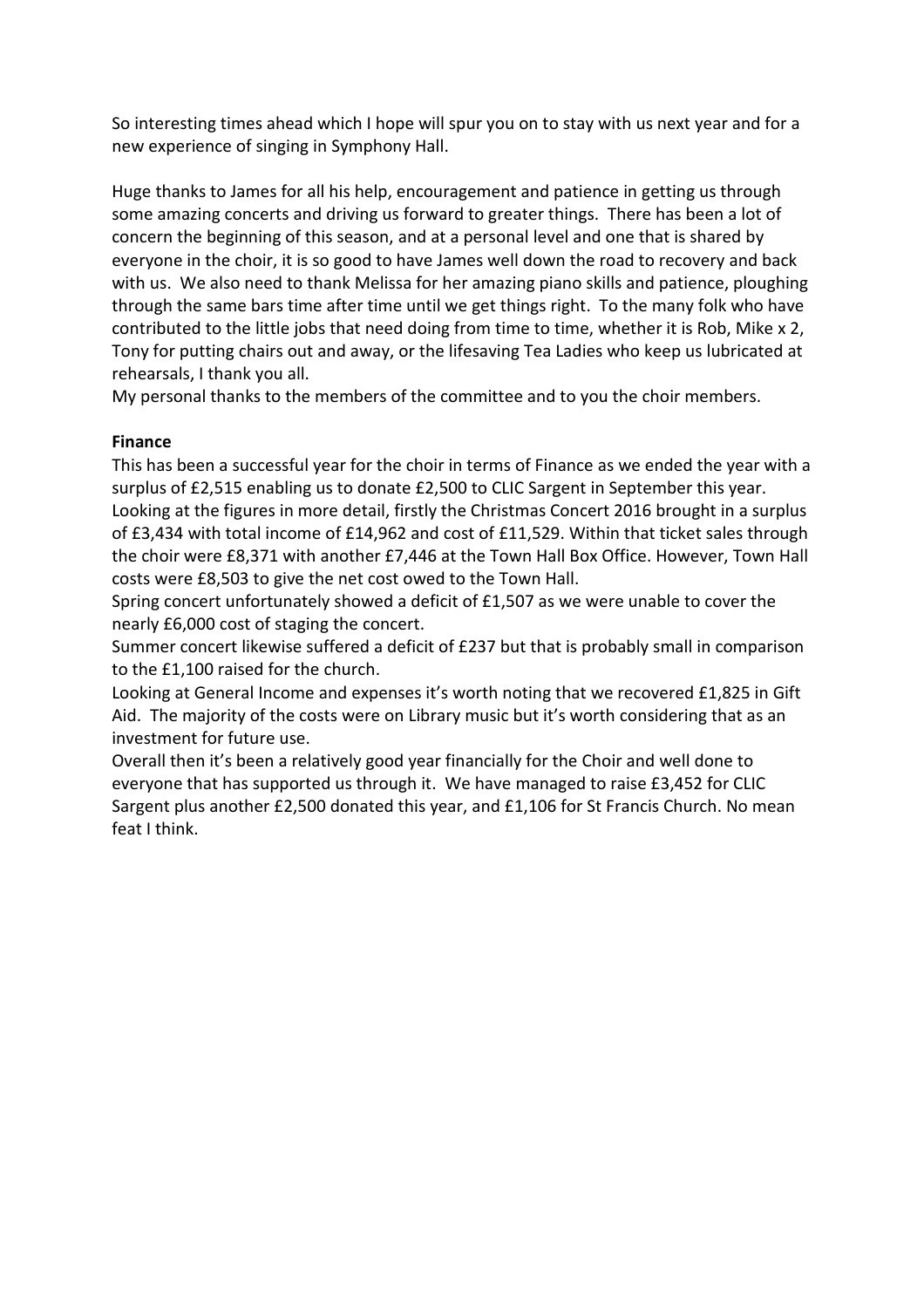#### **MIDLANDS HOSPITALS' CHOIR**

### **RECEIPTS AND PAYMENTS STATEMENT FOR 12 MONTHS TO 31st AUGUST 2017**

| <b>RECEIPTS</b>                                                 | £           | £            | <b>PAYMENTS</b>                              | £               | £         |
|-----------------------------------------------------------------|-------------|--------------|----------------------------------------------|-----------------|-----------|
| <b>CHRISTMAS CONCERT 2016</b>                                   |             |              |                                              |                 |           |
| Registrations                                                   | 4,435.00    |              | <b>Rehearsal Conductor</b>                   | 2,200.00        |           |
| <b>Tickets</b>                                                  | 8,371.00    |              | Asst Rehearsal Conductor                     | 140.00          |           |
| Tea Money                                                       | 444.20      |              | Accompanist                                  | 1,035.00        |           |
| Programmes                                                      | 1,413.50    |              | Rehearsal Venues                             | 919.25          |           |
| Raffle                                                          | 105.00      |              | Music                                        | 80.00           |           |
| Merchandise                                                     | 143.90      |              | <b>Concert Conductor</b>                     | 800.00          |           |
|                                                                 |             |              | Musicians/Solists                            | 4,130.00        |           |
|                                                                 |             |              | <b>Flyers</b>                                | 133.80          |           |
|                                                                 |             |              | Programmes                                   | 686.51          |           |
|                                                                 |             |              | Advertising<br>Gifts                         | 200.00<br>38.00 |           |
|                                                                 |             |              | Drinks                                       | 53.80           |           |
|                                                                 |             |              | Flowers                                      | 55.00           |           |
|                                                                 |             |              | <b>Town Hall Deficit</b>                     | 1,057.36        |           |
|                                                                 |             |              |                                              |                 |           |
|                                                                 |             | 14,912.60    |                                              |                 | 11,528.72 |
|                                                                 |             |              | Surplus                                      | 3,383.88        |           |
| <b>SPRING CONCERT 2017</b>                                      |             |              |                                              |                 |           |
| Registrations                                                   | 2,555.00    |              | <b>Conductors Fees</b>                       | 2450.00         |           |
| Tea Money                                                       | 372.60      |              | Rehearsal Conductor                          | 100.00          |           |
| Tickets                                                         | 960.00      |              | Accompanist                                  | 1050.00         |           |
| Raffle                                                          | 102.00      |              | <b>ARC</b>                                   | 440.00          |           |
| Programmes                                                      | 121.50      |              | <b>Rehearsal Venues</b>                      | 924.75          |           |
|                                                                 |             |              | <b>Tickets</b>                               | 50.84           |           |
|                                                                 |             |              | Soloists                                     | 550.00          |           |
|                                                                 |             |              | <b>Flyers</b>                                | 70.00           |           |
|                                                                 |             |              | Programmes & Hymn sheets                     | 76.88           |           |
|                                                                 |             |              | Flowers & Gifts                              | 52.50           |           |
| Fun day                                                         | 586.00      |              | Fun Day                                      | 464.75          |           |
|                                                                 |             | 4,697.10     |                                              |                 | 6,229.72  |
| Deficit                                                         | $-1,532.62$ |              |                                              |                 |           |
|                                                                 |             |              |                                              |                 |           |
| <b>SUMMER CONCERT 2017</b>                                      |             |              |                                              |                 |           |
| Registrations                                                   | 2,450.00    |              | Conductor's fees                             | 1,976.33        |           |
| Tea money                                                       | 249.10      |              | <b>Rehearsal Venues</b>                      | 969.75          |           |
| <b>Tickets</b>                                                  | 1,215.00    |              | Rehearsal Accompanists                       | 780.00          |           |
| Programmes                                                      | 180.40      |              | <b>Concert Fees</b>                          | 250.00          |           |
|                                                                 |             |              | <b>Concert Accompanist</b><br><b>Tickets</b> | 150.00<br>56.21 |           |
|                                                                 |             |              | <b>Concert Gifts</b>                         | 60.60           |           |
|                                                                 |             |              | Flyers & Programmes                          | 89.43           |           |
|                                                                 |             | 4,094.50     |                                              |                 | 4,332.32  |
|                                                                 |             |              |                                              |                 |           |
| Deficit                                                         | $-237.82$   |              |                                              |                 |           |
| <b>GENERAL INCOME/EXPENSES</b>                                  |             |              |                                              |                 |           |
| Donations to Choir                                              | 112.00      |              | Stationery etc                               | 315.82          |           |
| Friends of Choir                                                | 210.00      |              | <b>Other General Expenses</b>                | 80.50           |           |
| Donations to CLIC                                               | 288.78      |              | Second hand choir books                      | 13.04           |           |
| Carol Books                                                     | 128.00      |              | <b>Library Music</b>                         | 1,141.91        |           |
| Music Loan                                                      | 75.00       |              | Choir Insurance                              | 189.38          |           |
| Folders                                                         | 69.00       |              | <b>NAC</b>                                   | 53.00           |           |
| Cheesy Quiz (Incl Raffle)                                       | 208.40      |              | Cheesy Quiz                                  | 60.00           |           |
| <b>Christmas Collection</b>                                     | 120.00      |              | Collection                                   | 120.00          |           |
| Carnations                                                      | 6.00        |              | <b>CLIC Sargent</b>                          | 50.00           |           |
| Other<br>Gift Aid                                               | 1,825.04    |              | Web Host + JF Web site<br>Publicity          | 111.86<br>6.96  |           |
| <b>Bank Interest</b>                                            | 1.50        |              |                                              |                 |           |
|                                                                 |             | 3,043.72     |                                              |                 | 2,142.47  |
|                                                                 |             |              | Surplus                                      | 901.25          |           |
|                                                                 |             |              |                                              |                 |           |
| <b>TOTAL RECEIPTS</b>                                           |             | 26,747.92    | <b>TOTAL PAYMENTS</b>                        |                 | 24,233.23 |
|                                                                 |             |              | <b>Surplus Receipts</b>                      |                 | 2,514.69  |
|                                                                 |             | 26,747.92    |                                              |                 | 26,747.92 |
| <b>Funds</b>                                                    |             |              | <b>Represented By:</b>                       |                 |           |
| Balance b/f 31.08.16                                            |             | 11,895.92    | General Account 31.08.17                     |                 | 10,402.92 |
| Surplus on Accounts                                             |             | 2,514.69     | Savings Account 31.08.17                     |                 | 4,007.69  |
| <b>Total Funds</b>                                              |             | 14,410.61    |                                              |                 | 14,410.61 |
|                                                                 |             |              |                                              |                 |           |
| <b>Donations to CLIC Sargent</b><br>Bucket Collection Xmas 2016 |             | £            |                                              |                 |           |
| Christmas Card sales                                            |             | 2,833<br>224 |                                              |                 |           |
| Sue Hill's Coffee morning                                       |             | 100          |                                              |                 |           |
| Hilary Price Erdington Methodist                                |             | 142          |                                              |                 |           |
| Indirect                                                        |             | 65           |                                              |                 |           |
| Summer concert                                                  |             | 39           |                                              |                 |           |
| Xmas for Gemini Brass                                           |             | 50           |                                              |                 |           |
|                                                                 |             | 3,452        |                                              |                 |           |
|                                                                 |             |              |                                              |                 |           |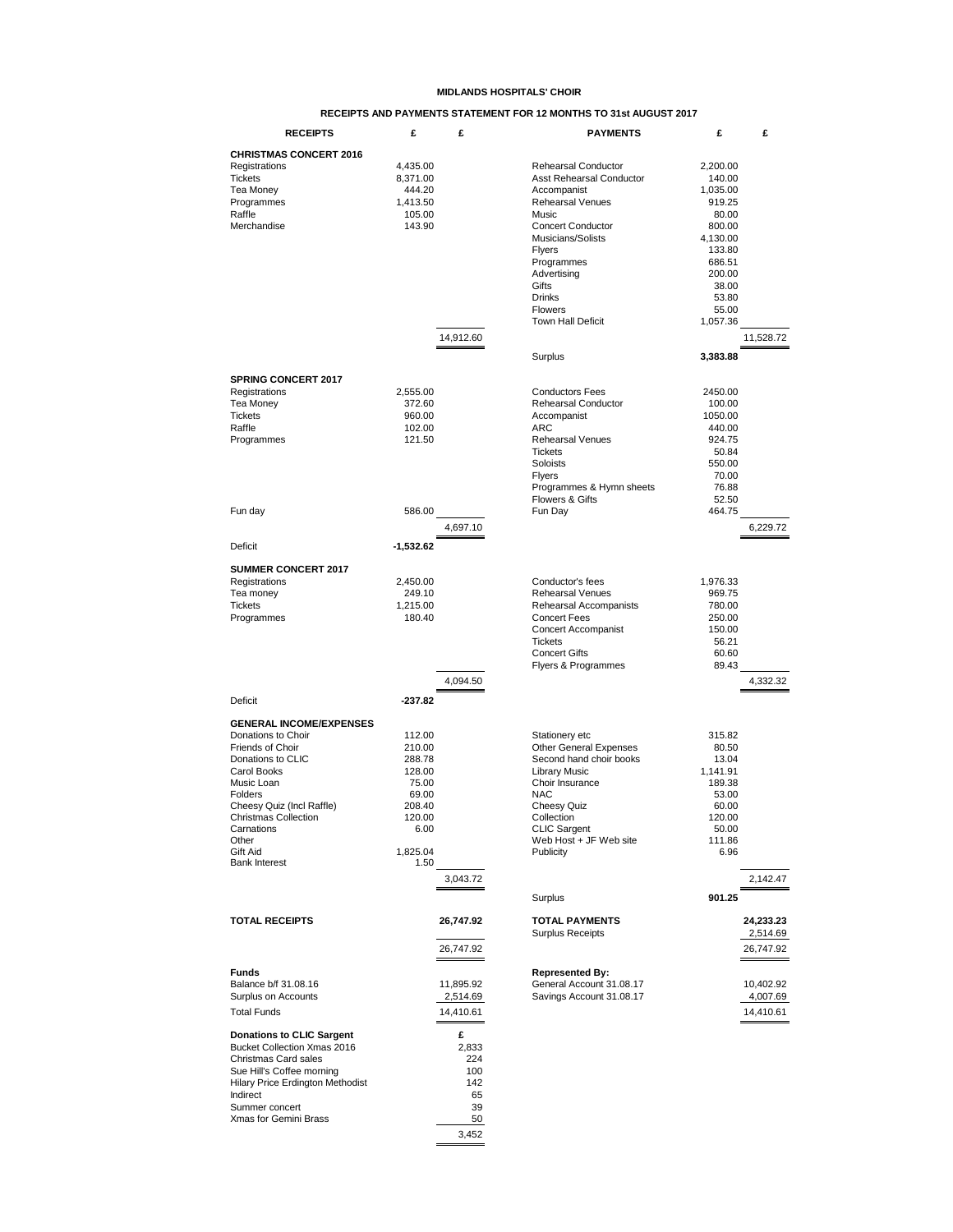

**CHARITY COMMISSION**<br>FOR ENGLAND AND WALES

| <b>OCCHOIL</b>                                                        | <b>INGEPERIGE LEAGHING STREPOIL</b>                                                                                                                                                                                                                                                                                                                                                                                                                                                                                                                                                                                                                                                                                |  |  |  |  |  |  |
|-----------------------------------------------------------------------|--------------------------------------------------------------------------------------------------------------------------------------------------------------------------------------------------------------------------------------------------------------------------------------------------------------------------------------------------------------------------------------------------------------------------------------------------------------------------------------------------------------------------------------------------------------------------------------------------------------------------------------------------------------------------------------------------------------------|--|--|--|--|--|--|
| <b>Report to the trustees/</b><br>members of                          | Charity Name<br>Micelands Hospital Chor.                                                                                                                                                                                                                                                                                                                                                                                                                                                                                                                                                                                                                                                                           |  |  |  |  |  |  |
| On accounts for the year<br>ended                                     | <b>Charity no</b><br>31 August 2017<br>(if any)                                                                                                                                                                                                                                                                                                                                                                                                                                                                                                                                                                                                                                                                    |  |  |  |  |  |  |
| Set out on pages                                                      | (remember to include the page numbers of additional sheets)                                                                                                                                                                                                                                                                                                                                                                                                                                                                                                                                                                                                                                                        |  |  |  |  |  |  |
| <b>Respective</b><br>responsibilities of<br>trustees and examiner     | The charity's trustees are responsible for the preparation of the accounts.<br>The charity's trustees consider that an audit is not required for this year<br>under section 144 of the Charities Act 2011 (the Charities Act) and that an<br>independent examination is needed.<br>It is my responsibility to:<br>examine the accounts under section 145 of the Charities Act,<br>to follow the procedures laid down in the general Directions given by the<br>$\qquad \qquad \bullet$<br>Charity Commission (under section 145(5)(b) of the Charities Act, and<br>to state whether particular matters have come to my attention.<br>$\qquad \qquad \bullet$                                                       |  |  |  |  |  |  |
| <b>Basis of independent</b><br>examiner's statement                   | My examination was carried out in accordance with general Directions given<br>by the Charity Commission. An examination includes a review of the<br>accounting records kept by the charity and a comparison of the accounts<br>presented with those records. It also includes consideration of any unusual<br>items or disclosures in the accounts, and seeking explanations from the<br>trustees concerning any such matters. The procedures undertaken do not<br>provide all the evidence that would be required in an audit, and<br>consequently no opinion is given as to whether the accounts present a 'true<br>and fair' view and the report is limited to those matters set out in the<br>statement below. |  |  |  |  |  |  |
| Independent<br>examiner's statement                                   | In connection with my examination, no material matters have come to my<br>attention (other than that disclosed below *) which gives me cause to believe<br>that in, any material respect:<br>accounting records were not kept in accordance with section 130 of<br>the Charities Act or<br>the accounts do not accord with the accounting records<br>I have come across no other matters in connection with the examination to<br>which attention should be drawn in order to enable a proper understanding<br>of the accounts to be reached.<br>* Please delete the words in the brackets if they do not apply.                                                                                                   |  |  |  |  |  |  |
| Signed:                                                               | Date:<br>208                                                                                                                                                                                                                                                                                                                                                                                                                                                                                                                                                                                                                                                                                                       |  |  |  |  |  |  |
| Name:                                                                 | S.E.RICE                                                                                                                                                                                                                                                                                                                                                                                                                                                                                                                                                                                                                                                                                                           |  |  |  |  |  |  |
| <b>Relevant professional</b><br>qualification(s) or body<br>(if any): |                                                                                                                                                                                                                                                                                                                                                                                                                                                                                                                                                                                                                                                                                                                    |  |  |  |  |  |  |
| <b>Address:</b>                                                       | 186 NORTON ROMO, IVBRIEY STOURBRIDGE                                                                                                                                                                                                                                                                                                                                                                                                                                                                                                                                                                                                                                                                               |  |  |  |  |  |  |

December 2017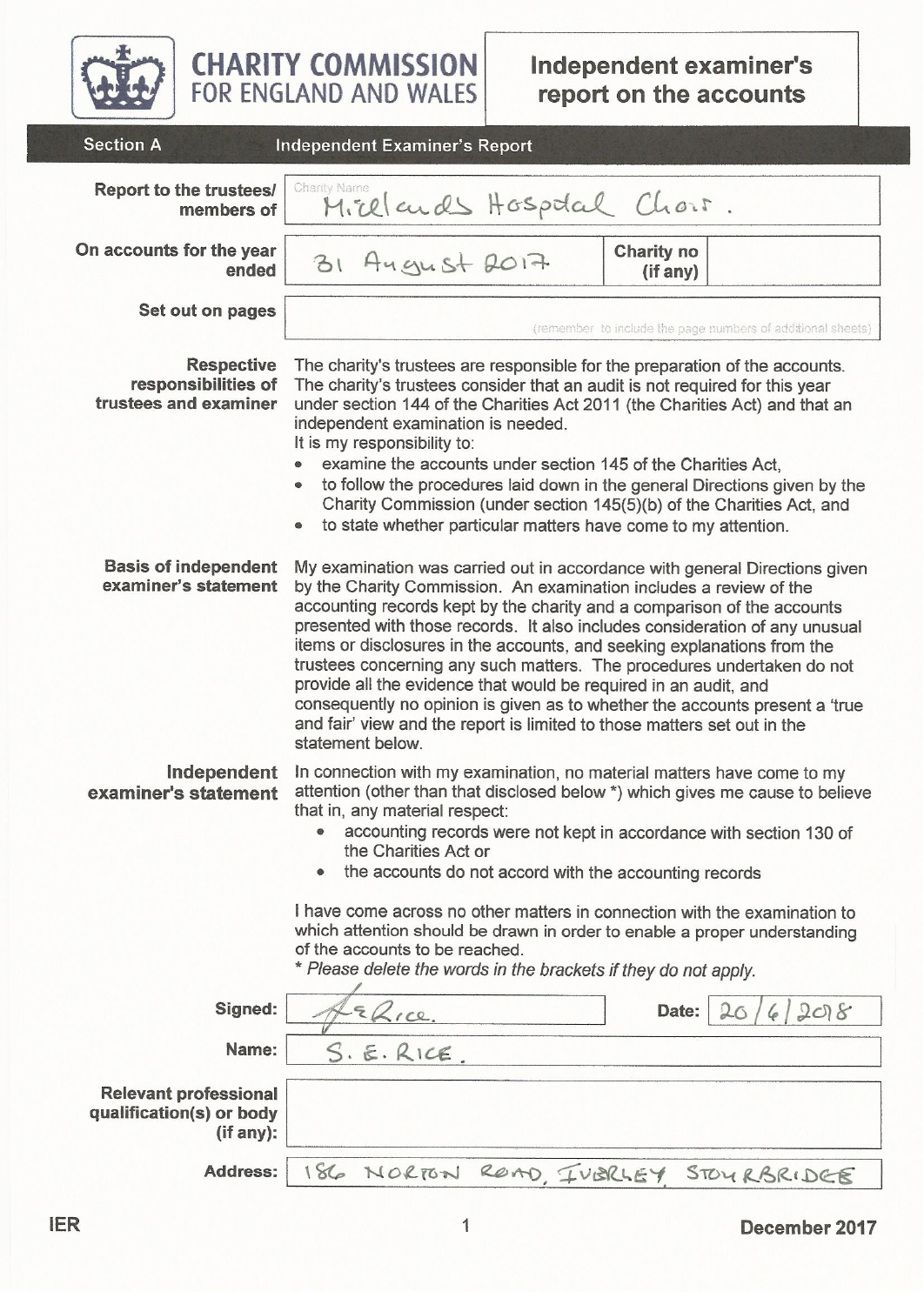## Section B

## **Disclosure**

Only complete if the examiner needs to highlight matters of concern (see CC32, Independent examination of charity accounts: directions and guidance for examiners).

Give here brief details of any items that the examiner wishes to disclose.